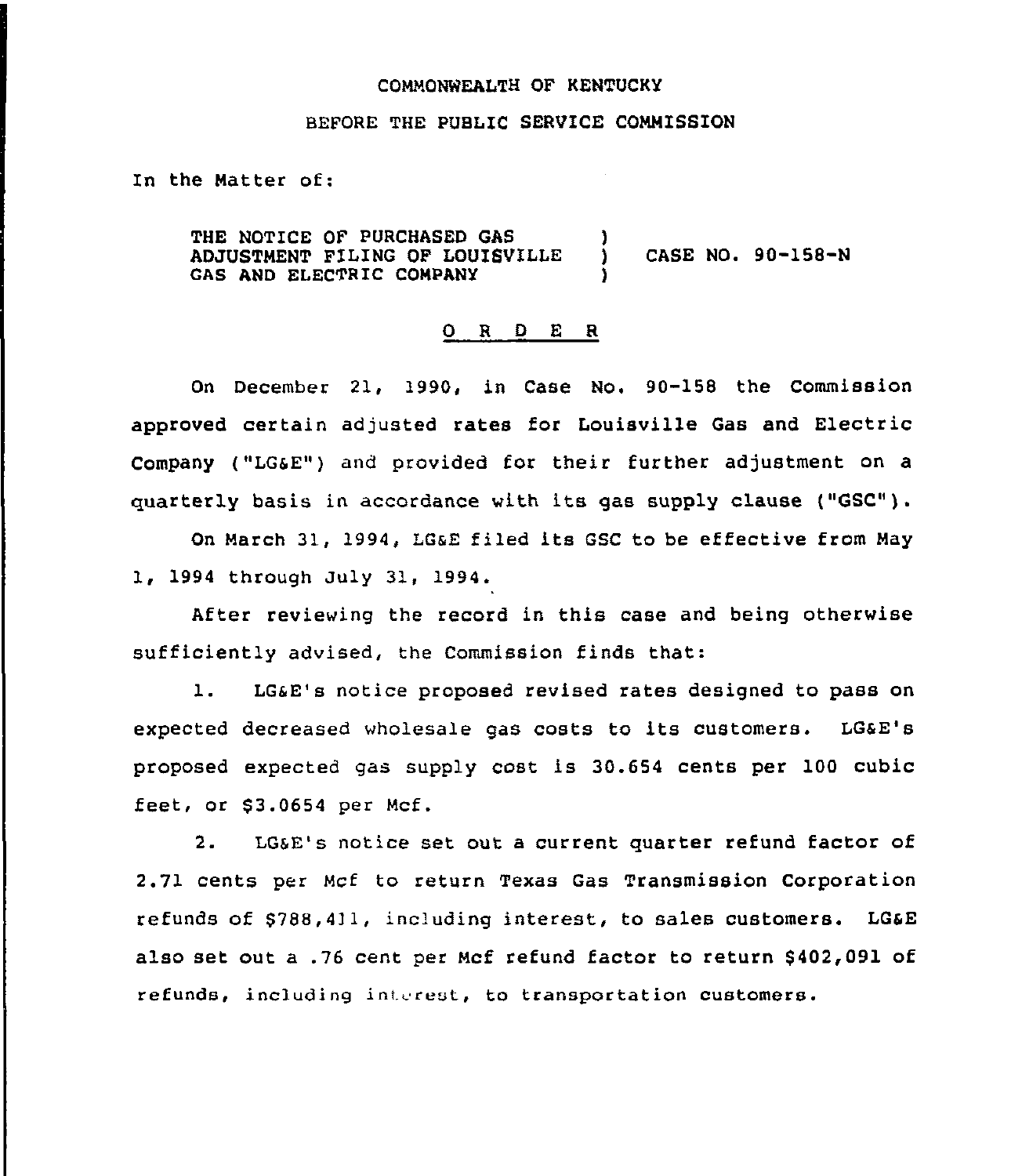3. LGsE's notice set out a current quarter actual adjustment of (4.09) cents per Ncf to return over-recovered gas cost from November and December 1993, and January 1994. The proposed total actual adjustment of 7.34 cents per Ncf reflects the current over-recovery as well as under- and over-collections from three previous quarters.

4. LGsE's notice set out a balance adjustment of (9.88) cents per Ncf to return over-collections from previous actual and balance adjustments.

5. These adjustments produce <sup>a</sup> gas supply cost component of 30.129 cents per 100 cubic feet or 63.0129 per Ncf, 18.96 cents per Ncf more than the prior rate.

6. The rate adjustment in the Appendix to this Order is fair, just, and reasonable, in the public interest, and should be effective for gas supplied on and after Nay 1, 1994.

IT IS THEREFORE ORDERED that:

1. The rate in the Appendix to this Order is fair, just, and reasonable and is effective for gas supplied on and after May  $1$ , 1994.

 $-2-$